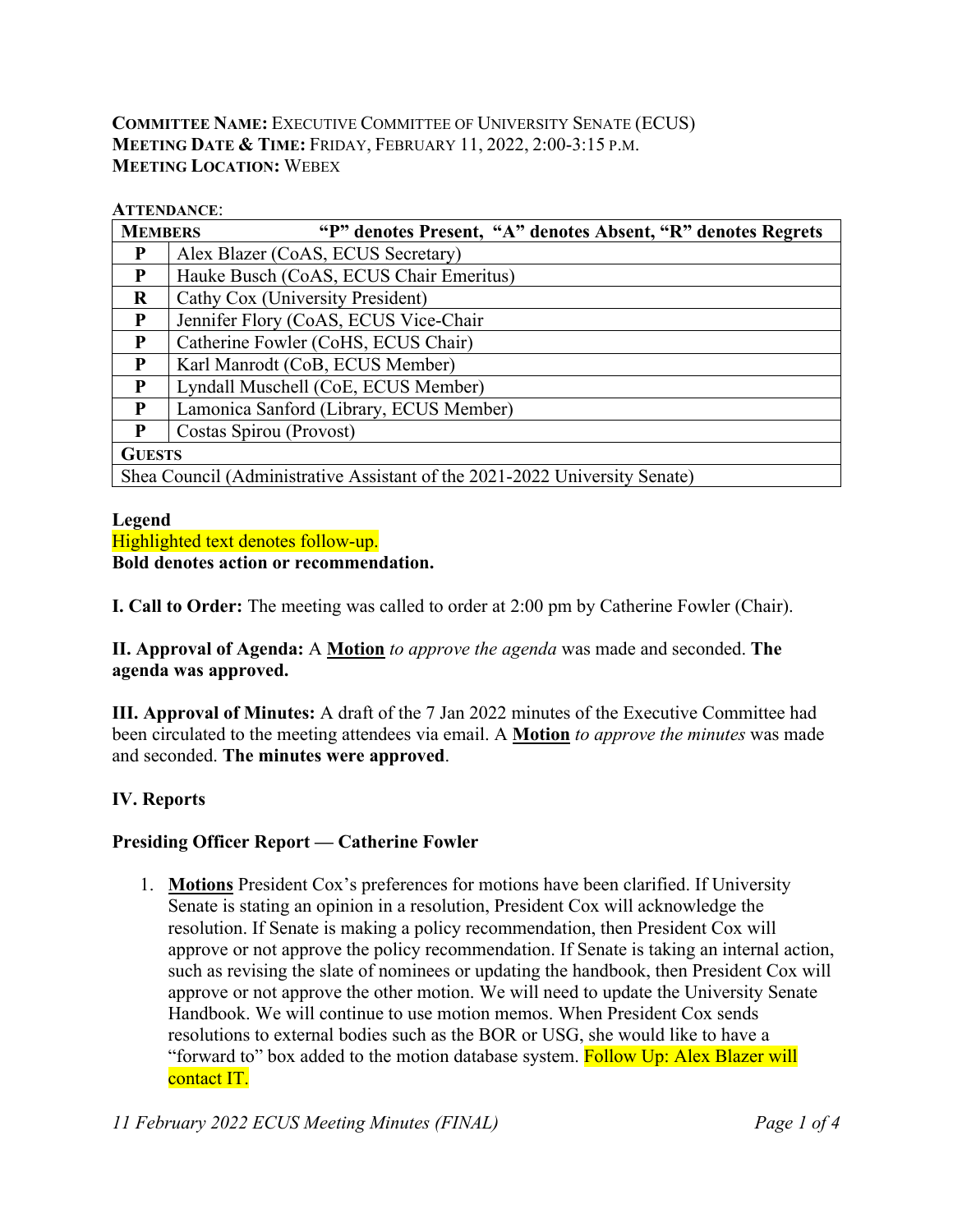- 2. **BOR Tenure Changes** Catherine Fowler is the Provost Task Force co-chair. The group is working on revising GC policies.
- 3. **Presidential Inauguration** President Cox's Inauguration will be May 2, 2022.
- 4. **Senate Recognitions** Catherine Fowler requested recognition certificates. New Senator pins will be given in person if the organizational meeting is face-to-face; they will be delivered should the meeting be held online.

## **Presiding Officer Elect Report — Jennifer Flory**

# 1. **Election Oversight**

- a. College of Arts & Sciences
	- **i.** BIOL: Matthew Milnes
	- **ii.** CHEM: Donovan Domingue and Peter Rosado
	- **iii.** ENGL: Alex Blazer and Kerry James Evans
	- **iv.** MATH: Rodica Cazacu
	- **v.** PALS: Sabrina Hom
	- **vi.** PSYCH: Stephanie Jett
	- **vii.** THEA: Amy Pinney
- b. College of Business: Brad Fowler (IS/CS)
- c. College of Health Sciences: Sarah Myers (HHP)

# 2. **At-Large Elected Faculty Senator Election**

- a. We are waiting for an update from Neil Jones through Shea Council regarding any changes in the Corps of Instruction list for emails to be sent. We have lost at least six people since fall and added at least four. In the meantime, I reached out to College Deans and the Library Director.
- 3. **Standing Committees and Senate Representatives on University Committees** After elections, Jennifer (Standing Committees) and Cat (Senate Representatives on University Committees) will review and populate committees.
- 4. **Representative Replacement** Liz Speelman is replacing James Schiffman as the elected faculty senator on the University Curriculum Committee.
- 5. **Governance Retreat** The date is Monday, August 8. I will be reaching out to The Club at Lake Sinclair to book once the governance calendar is final.
- 6. **Potential Parliamentarian for 2022-23** Both Natalie King and Bill Fisher have expressed interest. I will reach out to them and try to finalize by March.
- 7. **ECUS Discussion**
	- a. **Governance Retreat** ECUS discussed the rationale for moving the governance retreat from Rock Eagle 4-H Center to The Club at Lake Sinclair. Rock Eagle required a bus while The Club was closer to campus. Rock Eagle was used for full day retreats while The Club was used for half day retreats.

# **V. Unfinished Business**

1. **2022-2023 Governance Calendar** The committee discussed the historical rationale of Graduate Council, GEC, and UCC meeting outside the common meeting time (faculty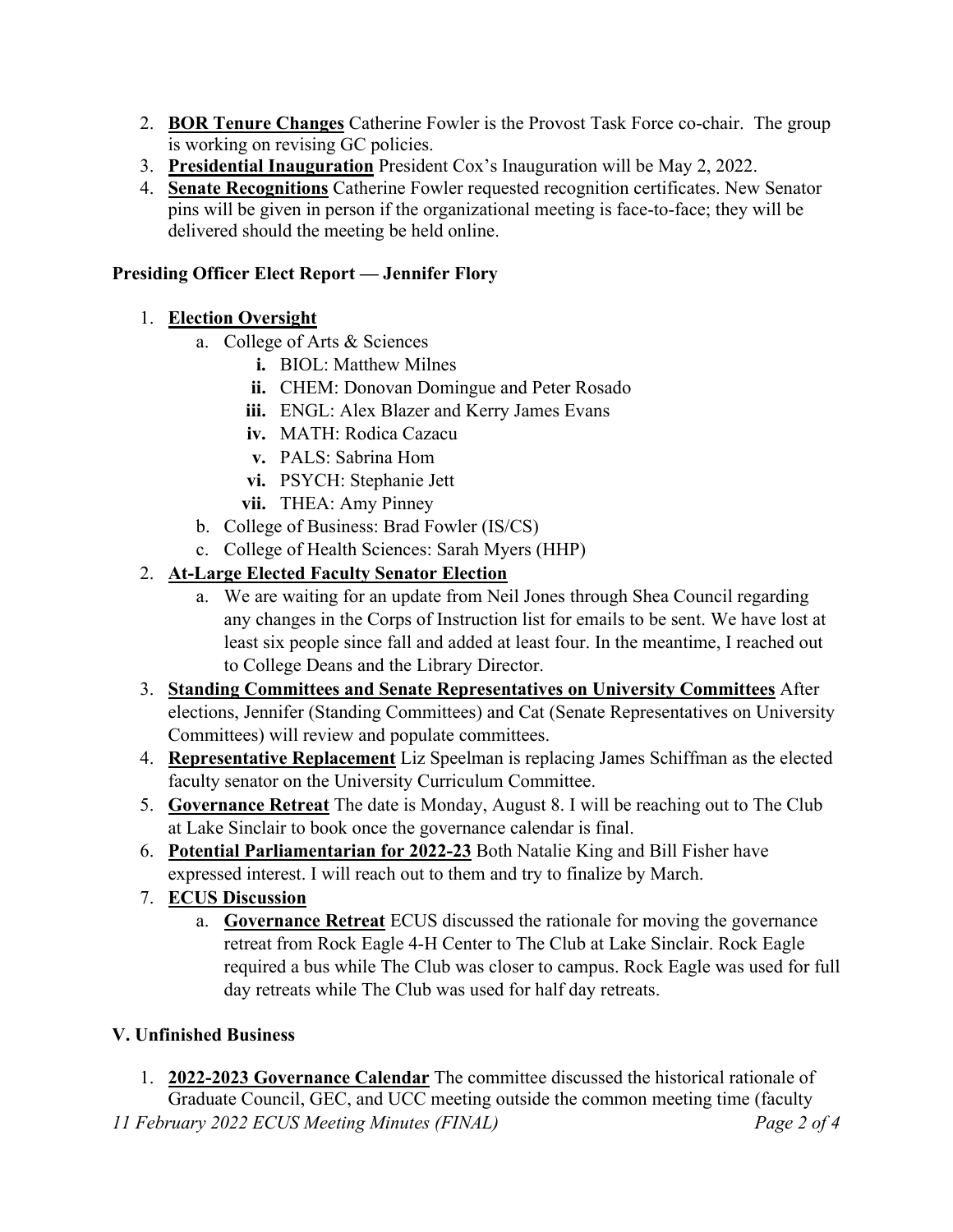serve on both University Senate and Curriculum committees). The committee noted that deans and chairs need to be aware of and respect department and college meeting times.

- **a. ECUS Action** A **Motion** *to approve the calendar* was made and seconded. **The motion to approve the calendar was approved.**
- 2. **BOR Tenure Changes** The Provost's Office received final guidelines from the system office, which the Provost's Task Force is using to draft university policies.
- 3. **Parliamentarian Needed for 2022-2023** Two people volunteered over the summer.

## **VI. New Business**

1. **University Senate Handbook** will need to be updated in the fall to distinguish between presidential acknowledgements of resolutions, presidential approval or disapproval of policy recommendations, and presidential approval or disapproval of other motions such as slate of nominees and handbook revisions.

## **VII. Open Discussion**

1. None.

## **VIII. Next Meeting**

- 1. **Calendar**
	- a. University Senate Meeting Friday, February 25, 3:30 p.m., Webex
	- b. ECUS Meeting Friday, March 4, 2:00 p.m., Webex
	- c. ECUS+SCC Meeting Friday, March 4, 3:30 p.m., Webex
	- d. University Senate Meeting Friday, March 25, 3:30 p.m., Webex
- 2. **Tentative Agenda**: Some of the deliberation today may have generated tentative agenda items for ECUS and ECUS-SCC meetings. Catherine Fowler will ensure that such items (if any) are added to the agenda of a future meeting of ECUS or ECUS-SCC.

## **IX. Adjournment**

1. As there was no further business to consider, a **Motion** *to adjourn the meeting* was made and seconded. **The motion to adjourn was approved and the meeting adjourned at 2:30 p.m.**

## **X. Supporting Documents**

1. There is one supporting document. *a. Supporting-AtLargeSenatorElectionProcedures\_2022-02-11.pdf*

**Distribution:** First, these minutes will be sent to committee members for review; second, they will be posted to the Senate website.